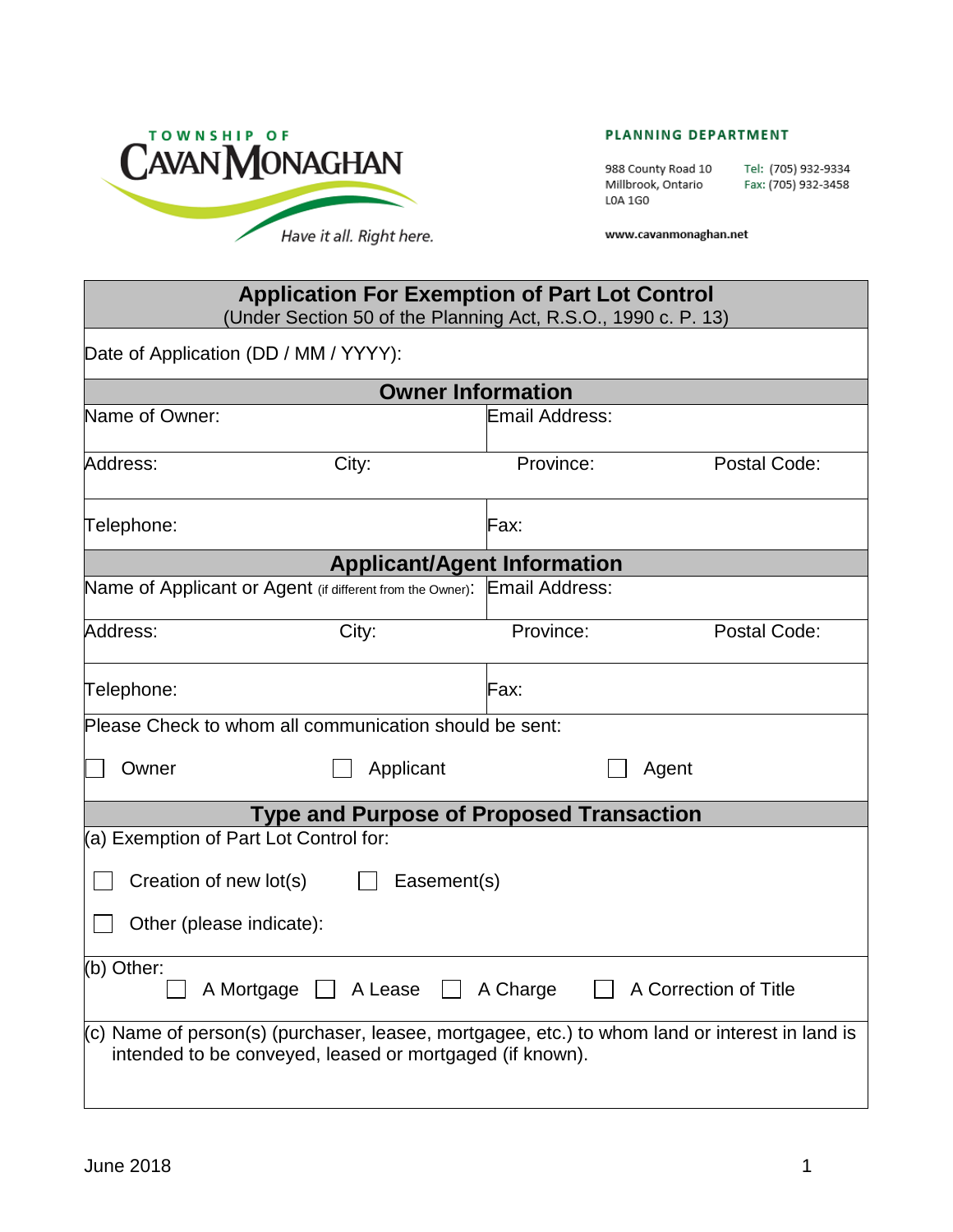| <b>Location of Subject Land</b> |                                                                                                                                                      |               |                                                                                                                       |  |
|---------------------------------|------------------------------------------------------------------------------------------------------------------------------------------------------|---------------|-----------------------------------------------------------------------------------------------------------------------|--|
|                                 | (please provide details for each lot affected)                                                                                                       |               |                                                                                                                       |  |
| Ward:                           |                                                                                                                                                      |               |                                                                                                                       |  |
| Lot:                            |                                                                                                                                                      | Concession:   |                                                                                                                       |  |
|                                 | Registered Plan No. (if applicable):                                                                                                                 |               |                                                                                                                       |  |
| Parts:                          |                                                                                                                                                      |               |                                                                                                                       |  |
| Name of Street:                 |                                                                                                                                                      |               | Street No.:                                                                                                           |  |
|                                 | Assessment Roll No.: 1509                                                                                                                            |               |                                                                                                                       |  |
|                                 | <b>Zoning and Official Plan Information</b>                                                                                                          |               |                                                                                                                       |  |
|                                 | (a) Present zoning:                                                                                                                                  |               |                                                                                                                       |  |
|                                 | (i.e. minimum lot frontage and lot area for the proposed use)?                                                                                       |               | (b) Does the exemption result in parcels which comply with the provisions of the Zoning By-law                        |  |
|                                 | (c) What is the present Official Plan Designation of the subject land?                                                                               |               |                                                                                                                       |  |
|                                 | <b>Easements and Covenants</b>                                                                                                                       |               |                                                                                                                       |  |
|                                 | Are there any easements or restrictive covenants affecting the subject lands?                                                                        |               |                                                                                                                       |  |
|                                 | Please describe the easement or covenant and its effect.                                                                                             |               |                                                                                                                       |  |
|                                 | <b>Subdivisions Agreement</b>                                                                                                                        |               |                                                                                                                       |  |
| effect?                         | (a) Are the lands covered by Subdivision Agreement?<br>Yes<br>No<br>Description of Land Intended To Be Exempted From Part Lot Control                |               | <b>No</b><br>Yes<br>(b) Will the Subdivision Agreement be in effect during the time the Part Lot Control By-law is in |  |
|                                 |                                                                                                                                                      |               |                                                                                                                       |  |
|                                 | Land intended to be exempted (provide detailed plans illustrating location of centre wall, etc.<br>for each lot included in the Plan of Subdivision) |               |                                                                                                                       |  |
| Lot No.:                        |                                                                                                                                                      | Plan No.:     |                                                                                                                       |  |
| Lot A:                          | Frontage:                                                                                                                                            | Lot B:        | Frontage:                                                                                                             |  |
|                                 | Depth:                                                                                                                                               |               | Depth:                                                                                                                |  |
|                                 | Area:                                                                                                                                                |               | Area:                                                                                                                 |  |
| Lot C:                          | Frontage:                                                                                                                                            | Lot D:        | Frontage:                                                                                                             |  |
|                                 | Depth:                                                                                                                                               |               | Depth:                                                                                                                |  |
|                                 | Area:                                                                                                                                                |               | Area:                                                                                                                 |  |
| <b>Existing Use:</b>            |                                                                                                                                                      | Proposed Use: |                                                                                                                       |  |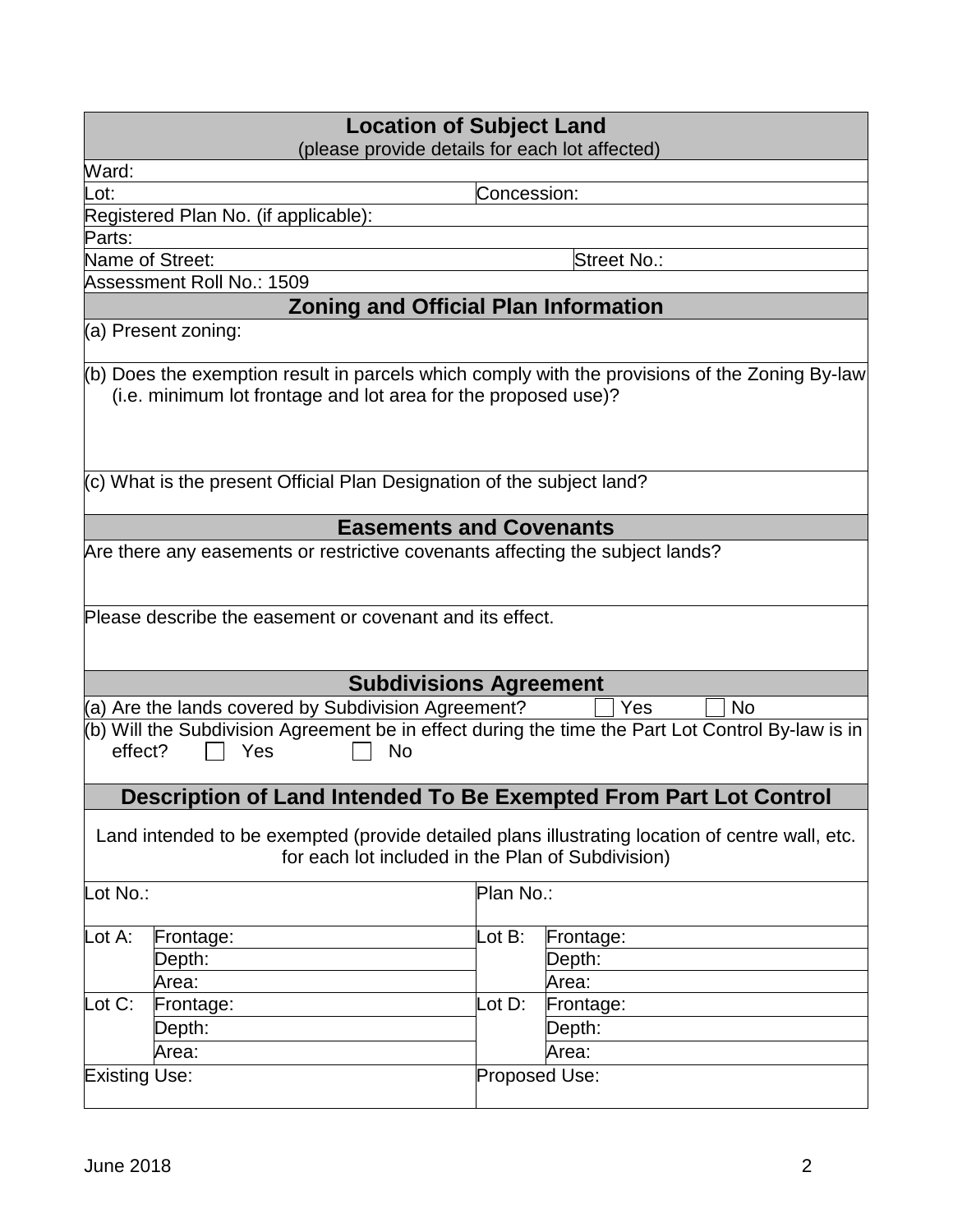| <b>Services</b>                                                                                                                                              |  |  |  |  |  |
|--------------------------------------------------------------------------------------------------------------------------------------------------------------|--|--|--|--|--|
| $(a)$ Access is provided to the subject land by:                                                                                                             |  |  |  |  |  |
| <b>Provincial Highway</b><br><b>County Road</b><br><b>Municipal Road</b>                                                                                     |  |  |  |  |  |
| Right-of-Way<br><b>Unopened Road Allowance</b>                                                                                                               |  |  |  |  |  |
| (b) Water supply is provided to the subject land by:                                                                                                         |  |  |  |  |  |
| Municipal owned/operated piped water system<br>Privately owned/operated individual well<br>Privately owned/operated communal well<br>Other (please specify): |  |  |  |  |  |
| $(c)$ Sewage disposal is provided to the subject land by:                                                                                                    |  |  |  |  |  |
| Municipal owned/operated piped sewer system<br>Private individual septic tank<br>Privately owned/operated communal sewage system<br>Other (please specify):  |  |  |  |  |  |
| (d) Storm drainage is provided to the subject land by:                                                                                                       |  |  |  |  |  |
| <b>Ditches</b><br><b>Swales</b><br><b>Sewers</b>                                                                                                             |  |  |  |  |  |
| Other:                                                                                                                                                       |  |  |  |  |  |
| <b>Previous Applications</b>                                                                                                                                 |  |  |  |  |  |
| $(a)$ Has the land ever been the subject of an application for approval of a plan of subdivision or<br>consent under the Planning Act?                       |  |  |  |  |  |
| Unknown<br>Yes<br>No                                                                                                                                         |  |  |  |  |  |
| If Yes, what is the File No. and Decision?                                                                                                                   |  |  |  |  |  |
| (b) Has the owner previously severed any land from this holding?<br><b>No</b><br>Yes                                                                         |  |  |  |  |  |
| If Yes, please indicate the previous severance on the required sketch and supply the following<br>information relating to each lot severed:                  |  |  |  |  |  |
| Date of Transfer (DD / MM / YYYY):                                                                                                                           |  |  |  |  |  |
| Name of Transferee:                                                                                                                                          |  |  |  |  |  |
| Land Use on the Land Previously Severed:                                                                                                                     |  |  |  |  |  |
|                                                                                                                                                              |  |  |  |  |  |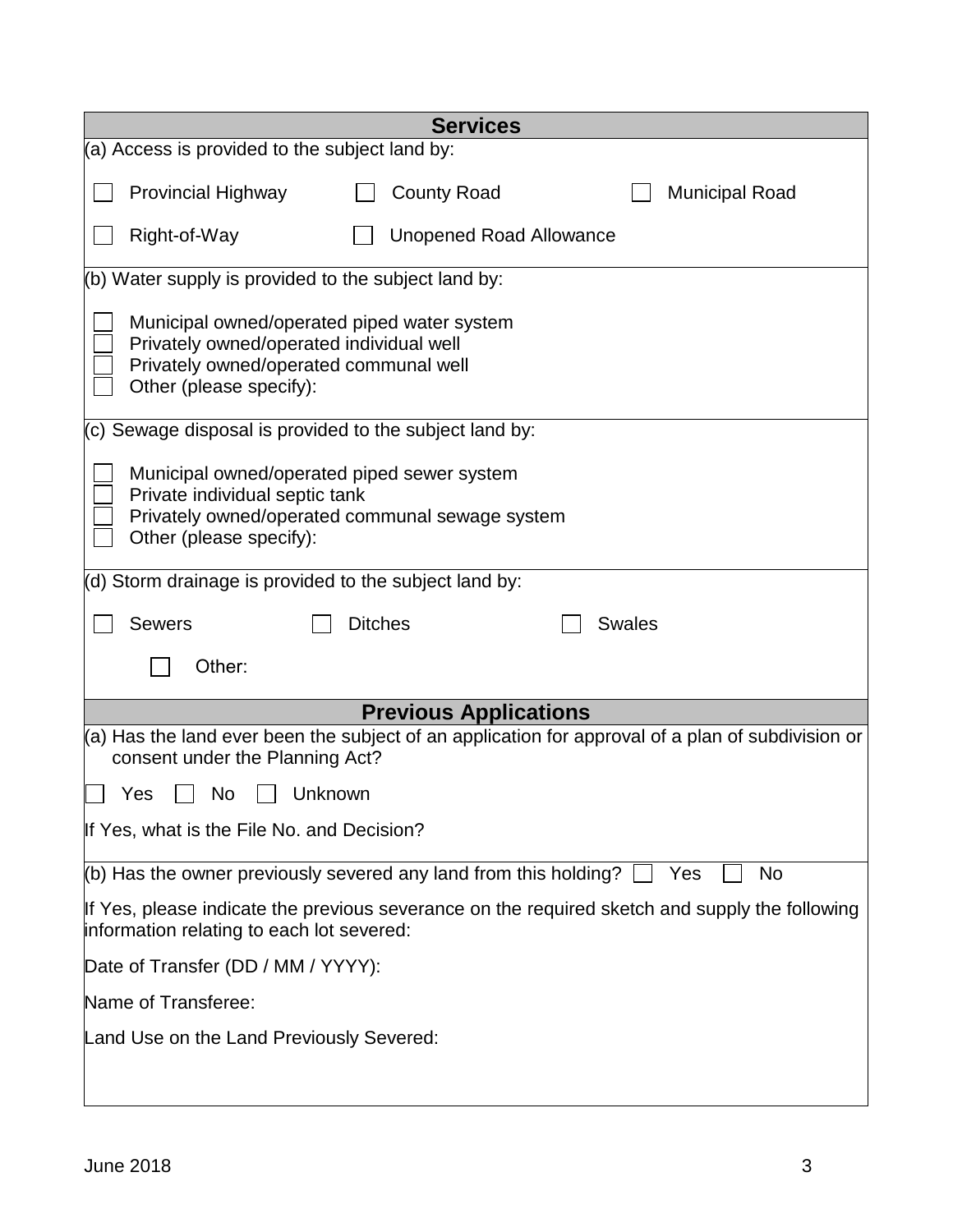| <b>Current Applications</b>                                                                                                                                                                                                                  |  |  |  |  |
|----------------------------------------------------------------------------------------------------------------------------------------------------------------------------------------------------------------------------------------------|--|--|--|--|
| $(a)$ is the land subject of any other application for exemption of part lot control and/or consents<br>simultaneously with this application and/or is the owner considering applying for additional<br>exemption or consents in the future? |  |  |  |  |
| Simultaneously:<br>Yes<br>Unknown<br>No.                                                                                                                                                                                                     |  |  |  |  |
| Future:<br>Yes<br>N <sub>o</sub><br>Unknown                                                                                                                                                                                                  |  |  |  |  |
| $(6)$ is the land subject of any other application under the Planning Act, including any of the<br>following?                                                                                                                                |  |  |  |  |
| <b>Minor Variance</b><br>Consent<br><b>Official Plan Amendment</b>                                                                                                                                                                           |  |  |  |  |
| Minister's Zoning Order<br>Zoning By-law Amendment                                                                                                                                                                                           |  |  |  |  |
| <b>Plan of Subdivision</b><br>Other                                                                                                                                                                                                          |  |  |  |  |

## **Information to Applicants**

#### **Application Form**

The application form must be complete at time of submission. Dark blue or black ink only – do not use pencil. The original copy of the application must be submitted to the Township. Incomplete applications will not be accepted. The applicable Official Plan and Zoning By-law should be consulted by the applicant when preparing an application for Exemption of Part Lot Control.

For additional information, please contact the Township of Cavan Monaghan Planning and Building Services Department at 988 County Road 10, Millbrook ON L0A 1G0 or by telephone at (705) 932-9334 or (705) 932-9321 between 8:30 a.m. - 4:30 p.m.

#### **Species at Risk**

The applicant and any prospective owners are advised that endangered and threatened species exist in the area and may exist on the site. Property owners are responsible for identifying endangered and threatened species and their habitat within the property prior to undertaking work. They must also ensure that the work/activity will not result in negative impacts. Property owners are encouraged to consult with their local Ministry of Natural Resources District Office if they have questions about the *Endangered Species Act, 2007*. The Peterborough District Office is located at 300 Water Street in Peterborough. The telephone number for the office is 705-755-2000 or 1-800-667-1940.

Any sightings of a threatened or endangered species during development and construction on the property must be reported to the local Ministry of Natural Resources Species at Risk Biologist. For more information on the Endangered Species Act, 2007 or the full list of species at risk, please visit www.ontario.ca/speciesatrisk. A list of the Species at Risk in the Township of Cavan Monaghan is also available from the Township Planning Department.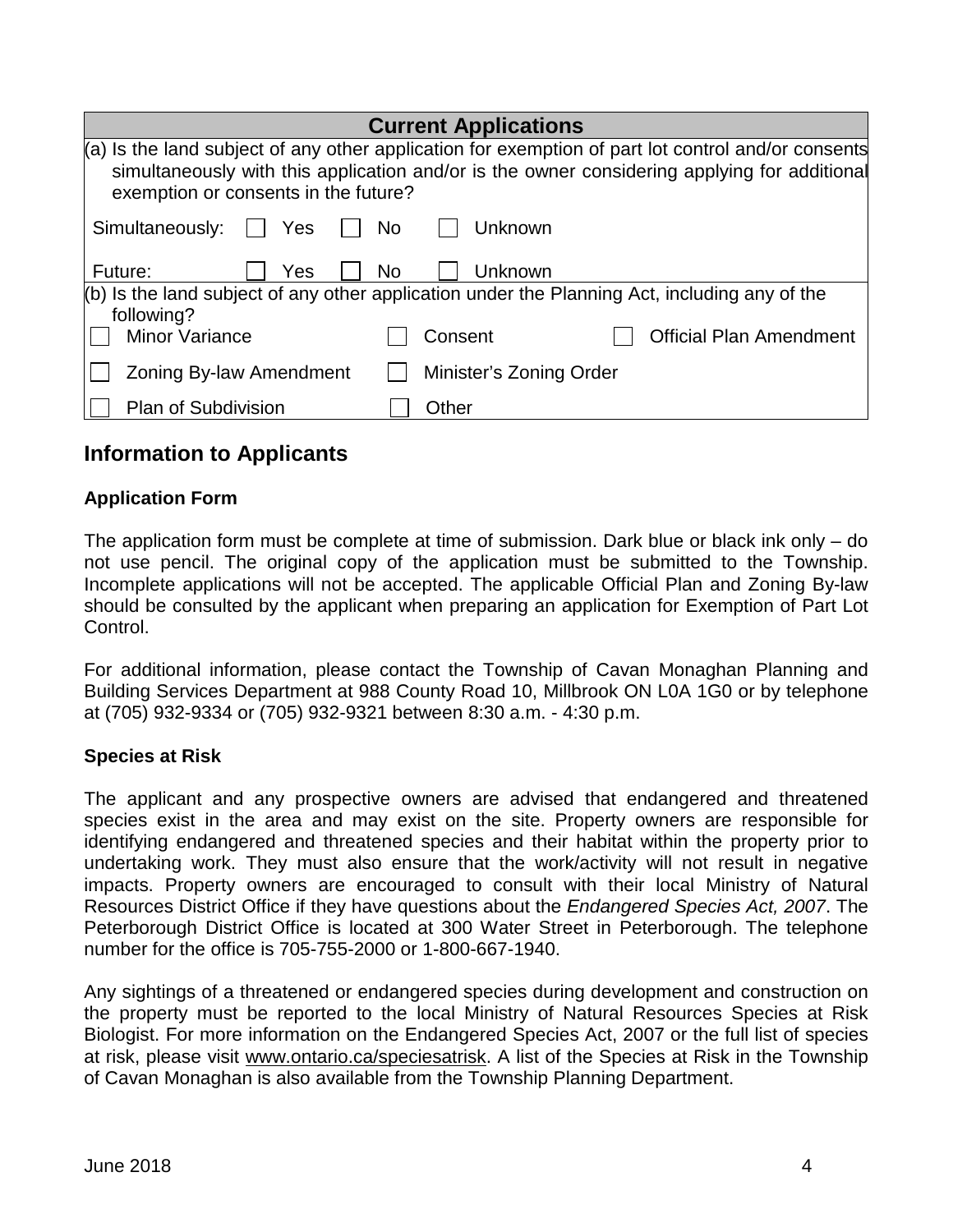| Declaration of Owner                                |                                                                                                                                                                                                                                                                                                                                                                                                                                                                                                                                  |  |  |  |
|-----------------------------------------------------|----------------------------------------------------------------------------------------------------------------------------------------------------------------------------------------------------------------------------------------------------------------------------------------------------------------------------------------------------------------------------------------------------------------------------------------------------------------------------------------------------------------------------------|--|--|--|
|                                                     | <b>Notice of Collection</b>                                                                                                                                                                                                                                                                                                                                                                                                                                                                                                      |  |  |  |
| 932-9326 during business hours.                     | Personal information contained in this form and schedules collected will be used in the administration<br>of the application and information contained herein may be available to the public in accordance with<br>the provisions of the Municipal Freedom of Information and Protection of Privacy Act (MFIPPA).<br>Questions regarding this collection and its release under the Act should be directed to the Township of<br>Cavan Monaghan, Attention: Clerk, 988 County Road 10, Millbrook, Ontario L0A 1G0, telephone 705- |  |  |  |
|                                                     | Consent of the Owner to the use and Disclosure of Information and Supporting Documentation                                                                                                                                                                                                                                                                                                                                                                                                                                       |  |  |  |
| Information and Protection of Privacy Act (MFIPPA). | I, __________________________________, am the owner of the land that is the subject of this application<br>and I understand the information and any reports/studies and supporting documentation submitted in<br>support of this application may be disclosed to the public in accordance with the Municipal Freedom of                                                                                                                                                                                                          |  |  |  |
| ▶ Authorization by Owner                            |                                                                                                                                                                                                                                                                                                                                                                                                                                                                                                                                  |  |  |  |
|                                                     |                                                                                                                                                                                                                                                                                                                                                                                                                                                                                                                                  |  |  |  |
|                                                     |                                                                                                                                                                                                                                                                                                                                                                                                                                                                                                                                  |  |  |  |
| application.<br>(Signature of Owner)                | (Signature of Witness)                                                                                                                                                                                                                                                                                                                                                                                                                                                                                                           |  |  |  |
|                                                     |                                                                                                                                                                                                                                                                                                                                                                                                                                                                                                                                  |  |  |  |
|                                                     | Date: <u>Date:</u> 2004                                                                                                                                                                                                                                                                                                                                                                                                                                                                                                          |  |  |  |
|                                                     | ▶ Sworn Declaration by Owner or Applicant                                                                                                                                                                                                                                                                                                                                                                                                                                                                                        |  |  |  |
|                                                     | of the <i>(Township, Village, City, etc.)</i>                                                                                                                                                                                                                                                                                                                                                                                                                                                                                    |  |  |  |
|                                                     |                                                                                                                                                                                                                                                                                                                                                                                                                                                                                                                                  |  |  |  |
|                                                     |                                                                                                                                                                                                                                                                                                                                                                                                                                                                                                                                  |  |  |  |
| if made under oath.                                 | All the statements contained in this application and provided by me are true and I make this solemn<br>declaration conscientiously believing it to be true and knowing that it is of the same force and effect as                                                                                                                                                                                                                                                                                                                |  |  |  |
| (Signature of Owner or Applicant)                   | (Date)                                                                                                                                                                                                                                                                                                                                                                                                                                                                                                                           |  |  |  |
| ▶ Commissioner                                      |                                                                                                                                                                                                                                                                                                                                                                                                                                                                                                                                  |  |  |  |
|                                                     | Declared before me at the $\frac{1}{(Township, Village, City, etc.)}$ of ________________________________                                                                                                                                                                                                                                                                                                                                                                                                                        |  |  |  |
|                                                     |                                                                                                                                                                                                                                                                                                                                                                                                                                                                                                                                  |  |  |  |
|                                                     |                                                                                                                                                                                                                                                                                                                                                                                                                                                                                                                                  |  |  |  |
|                                                     |                                                                                                                                                                                                                                                                                                                                                                                                                                                                                                                                  |  |  |  |
| (Signature of Commissioner, etc.)                   |                                                                                                                                                                                                                                                                                                                                                                                                                                                                                                                                  |  |  |  |